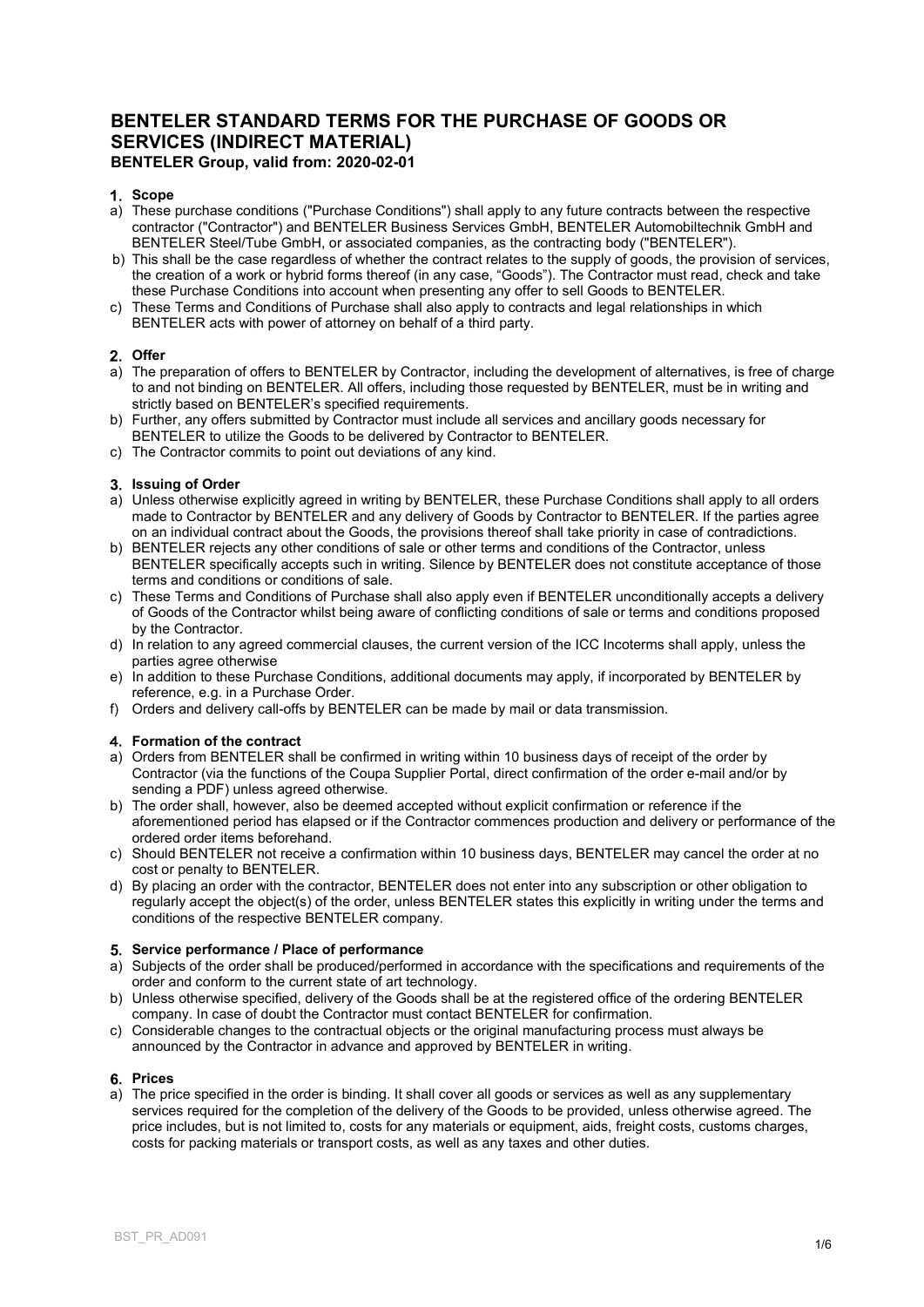- b) If an order does not stipulate a price or if no agreement can be reached as to a price for any other reason, the parties will be deemed to have agreed that BENTELER will pay Contractor a reasonable price for the Goods provided by such order.
- c) The Contractor's obligation to deliver/perform shall remain unaffected even in the event of any negotiations on price adjustment. If a claim for a higher or lower price is agreed or established by a judicial decision, the other party shall retroactively reimburse the price adjustment.
- d) If BENTELER receives a more competitive offer by a third party and the Contractor is not able, within thirty (30) days after receipt of the written notice by BENTELER, provide the Goods at a price and terms equal to or better than the competitive offer, BENTELER may cancel the relevant part of the order without further liability.

# 7. Invoicing

- a) Upon request of BENTELER the parties may agree on a credit note procedure.
- b) If the credit note procedure has been agreed, billing takes place on the basis of the goods receipt and the delivery contract. A separate invoice is not required. Respective terms and conditions of the respective company of the BENTELER Group apply.
- c) If the contracting parties have not agreed to use a credit note procedure, a commercial invoice must be transmitted to the BENTELER company receiving the Goods. The invoice shall be sent to the e-mail/post address specified in the order ("Bill To-Information"); by e-mail in PDF format (300dpi) under the subject "Invoice" (one file per e-mail) or by original to the postal address provided. However, digital invoicing is preferred.
- d) Invoices must comply with applicable laws, especially tax-law provisions of any related countries and must include the following additional information:
	- BENTELER Supplier assigned number
	- BENTELER order number
	- Supplier delivery note number
- e) BENTELER, may reject invoices which do not contain the information required under section 8c above. If this occurs, BENTELER will notify the Contractor; Any resulting costs will be invoiced to the Contractor. In this case, the term of payment will begin on the day of receipt by BENTELER of a new, verifiable and proper invoice which complies with the requirements.
- f) For deliveries of Goods to different companies of the BENTELER group, single invoices shall be issued to each respective recipient of the delivery.

# 8. Payment

- a) Unless otherwise agreed or more favourably for BENTELER regulated by the sales conditions of the Contractor, payment shall be due 30 days after the receipt by BENTELER of a verifiable invoice issued by Contractor and completed delivery of the Goods. In the case BENTELER accepts premature deliveries of Goods, payment is not due before the original delivery date.
- b) Payment shall be made by way of bank transfer, unless explicitly agreed otherwise. If they chose, the parties may enter into separate agreements providing for credite note procedure.
- a) In the case of defective Goods, BENTELER may withhold payment until due performance or the rectification of any defect has occurred.
- b) Payments by BENTELER which exceed the prices agreed under paragraph 6 are made subject to the express condition that such may be claimed back at any time, unless there is a voluntary and explicit written agreement to the contrary. Neither party may rely on any practice at variance hereto. In the event that BENTELER places a deposit with Contractor, BENTELER may require that Contractor provides adequate security in a type and amount determined by BENTELER.

# 9. Dates/Delay

- a) The delivery or performance date provided in the order is binding. Failure to deliver on the deliver or performance date constitutes a default; no notice by BENTELER is necessary for BENTELER to exercise its rights. In order to be deemed delivered, the Goods delivered must be complete.
- b) In the event that Contractor becomes aware that its delivery of performance may be delayed, Contractor shall immediately notify BENTELER in writing of the delay, including reasons for the delay and the expected period of delay.
- c) If deliveries are made after the due dates, then BENTELER reserves the right not to accept, return or store the Goods at the expense and risk of the Contractor.

# 10. Delivery Regulations/ Transport

- a) In case of any deliveries directly to third parties, BENTELER shall be provided with a copy of the bill of lading acknowledged by the consignee as well as the commercial invoice. For such deliveries, the Goods and packaging shall have no identifying marks as to origin.
- b) If BENTELER is paying freight for the transport of the Goods (delivery conditions FCA), the provisions of the Transport Regulations in the latest version shall apply; such can be viewed on the internet at www.benteler.com (BENTELER at a glance/ Global Procurement/ Overview: Global Procurement/ Logistics and EDI specifications).
- c) Once the Goods are ready for shipment, Contractor must notify the responsible forwarding agents in writing in compliance with the shipping instructions and shipping rules. Contractor must deliver a printout of the freight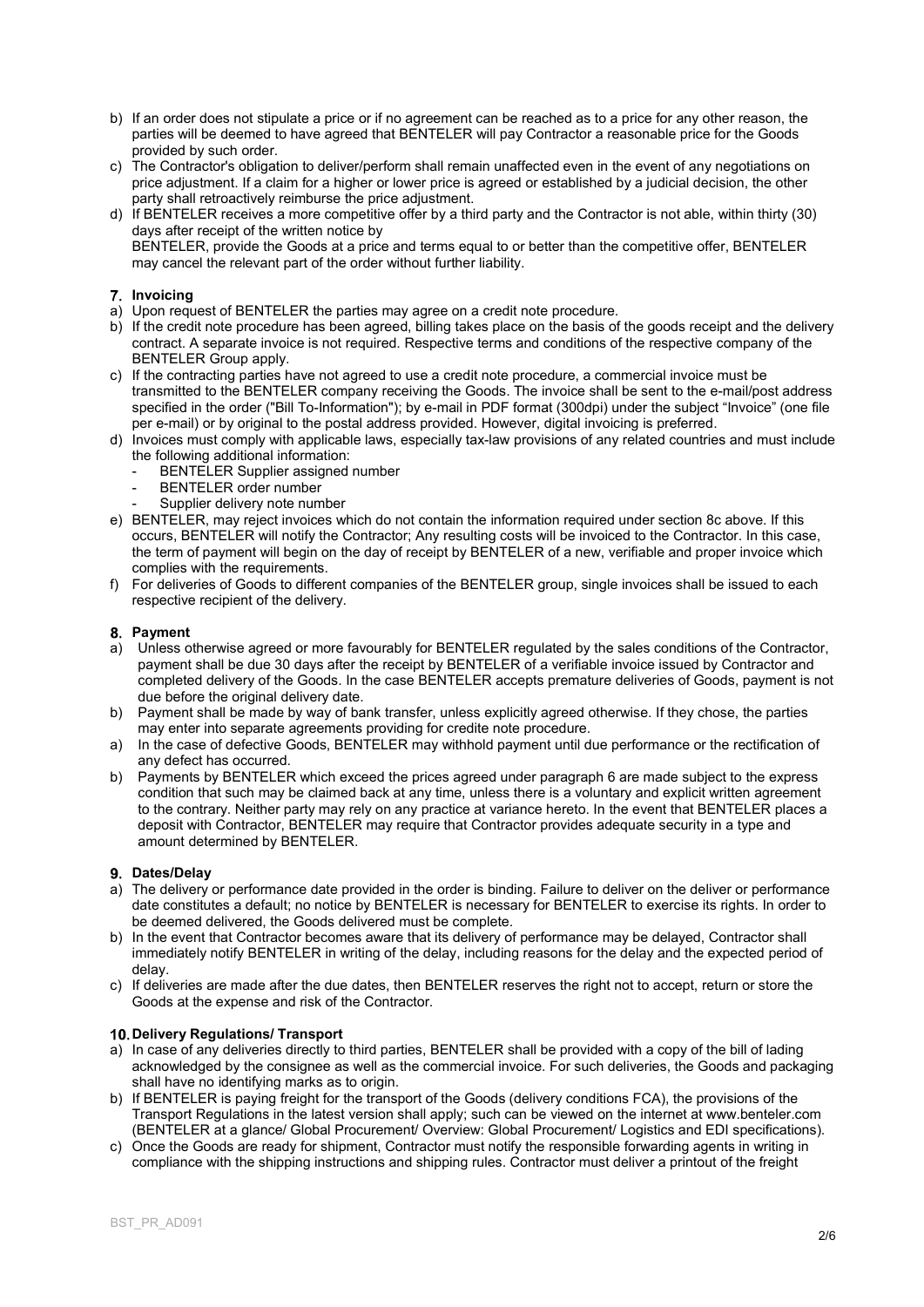registration form with the other delivery documents when the Goods are collected by the carrier. The Goods must also include a delivery note with details of the order data from BENTELER.

d) In relation to all orders, the Goods are to be delivered in accordance with the delivery conditions to the the place of delivery detailed on the front page.; All packages are to be correctly labelled. The In case of vehicles/vehicle parts, labelling must conform to VDA 4902 current version. The Contractor shall deliver during normal hours for the acceptance of deliveries by BENTELER. In case of doubt, delivery times should be mutually agreed with BENTELER.

# Export Controls and Customs Requirements

- a) The Contractor shall notify BENTELER of permit requirements or restrictions for re-export or export of its Goods in accordance with German, European, and U.S. export and other customs laws and regulations, as well as the export provisions of the country of origin of the Goods. For Goods requiring authorization, the Contractor must provide and send the following information to BENTELER in timely manner before the first delivery:
	- BENTELER-material number
	- Goods description
	- All applicable list numbers according to EG
	- DUAL-USE VO including Export Control Classification Number according to U.S. Commerce Control List (ECCN)
	- Trade-policy place of origin of goods Customs-tariff number (HS-code)
	- A contact person in its organization for the clarification of any queries.
- b) The Contractor shall notify BENTELER immediately on licensing requirement changes related to the Goods due to technical, legislative changes or governmental statements.
- c) Mailadresses of the BENTELER-Exportcontrol: Automotive: export.controlAT@benteler.com Steel/Tube: exportkontrolle.sr@benteler.com

#### 12. Quantity

- a) Only those quantities of Goods ordered shall be delivered. Any additional quantities of Goods may be returned by BENTELER at the expense and risk of the Contractor without any prior notification and with a corresponding reduction of the invoice. The same shall apply if less than the ordered quantity is delivered, whereas BENTELER is entitled, but not obliged, to accept such delivery.
- b) The same also applies for any additional services under contracts for services, work creation or others, which exceed the ordered scope. BENTELER must be informed thereof in writing in advance and BENTELER will only pay for them if BENTELER has issued a respective written order.
- c) In any case, BENTELER's obligation to pay remains at the date stipulated herein.
- d) In case of discrepancies regarding quantity or weight of the delivered Goods from those specified or ordered by BENTELER, the results calculated by BENTELER upon the reception of the goods are decisive, if the Contractor cannot prove that its calculated quantities and weights are accurate.

#### 13. Acceptance

In cases of performance of service, the supply of machinery and equipment or tools, all provisions of the law on works and services that regulate acceptance shall apply. This applies even if acceptance has been agreed upon by way of individual contract – as well as for other goods.

# 14. Transfer of Contract Performance / Subcontractors

The Contractor shall not assign or subcontract the execution of the contract in part or in whole to any third party without prior written agreement from BENTELER. Even if BENTELER consents to such assignment or subcontract, Contractor shall remain fully responsible for the performance of the contract. The same applies for subcontractors.

#### 15. Hazardous and Substances Requiring Notification

- a) The contractor shall comply in all respects with the applicable statutory regulations of the European Union and the Federal Republic of Germany, e.g. Reach Regulation (EC) No. 1907/2006, the End-of-life Vehicle Act, and Electrical and Electronic Equipment Act. If the Goods are hazardous substances in terms of the Chemical Act, the statutory safety data sheets shall be enclosed in accordance with RL 91/155/ECC or Reach Regulation (EC) No. 1907/2006. Immediately after any revision of data on these safety data sheets, the Contractor shall send BENTELER the changed version without any need for BENTELER to request such.
- b) The Contractor shall also immediately inform BENTELER about relevant changes to the Goods, in the ability to supply the Goods, in use of the Goods, or in the quality of the Goods caused by legal regulations, and in particular the Reach Regulation. In such a case, the Contractor shall consult with BENTELER as to suitable measures in each case. The same shall apply as soon as and to the extent that the Contractor becomes aware, or should have become aware, that such changes will take place.

# 16. Service Provision at BENTELER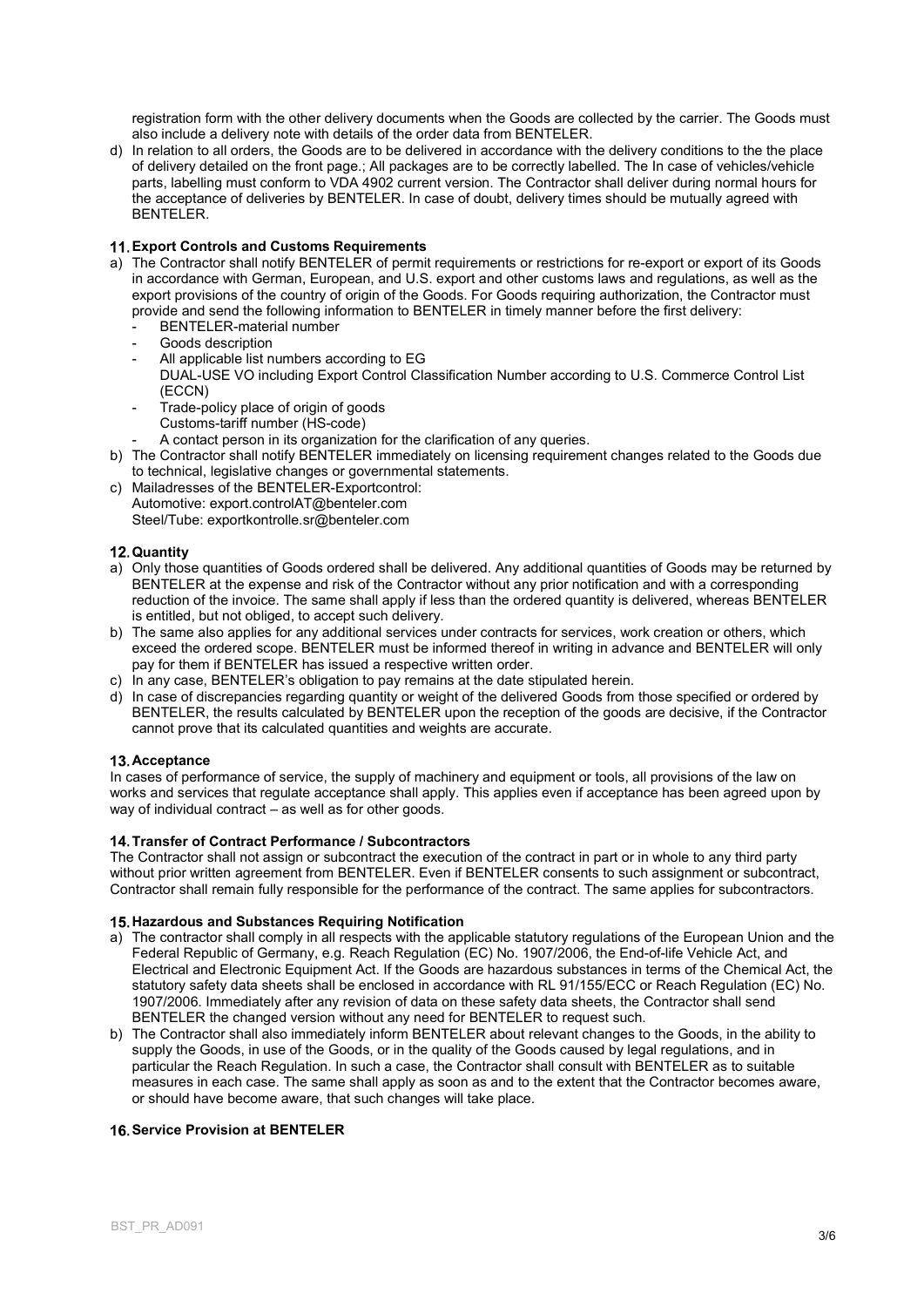- a) If the Contractor works or provides services at BENTELER locations, he is obliged to inform himself and employed personnel about the respective local work safety and security requirements and to ensure full compliance with them.
- b) The Contractor must ensure that all employed personnel will follow the instructions of BENTELERs work safety and security officers.
- c) Before commencing work or services, the Contractor shall ensure that the personnel employed by him at a BENTELER location comprehend written and/or verbal instructions in the respective local language.
- d) Any performance records shall be countersigned by the BENTELER project / plant / department manager or a next higher superior at BENTELER. A copy must be handed over to BENTELER immediately.

# 17. Warranty

- a) The statutory warranty periods shall apply, unless otherwise stipulated in these Purchase Conditions or in the Purchase Order. BENTELER inspects the goods on receipt only as to their identity and completeness in accordance to the order as well as for any apparent damages, especially from transport. BENTELER reserves the right to carry out further inspection but is not obligated to do so. In addition, BENTELER shall give notice to the Contractor of any defects noticed by BENTELER as soon as such are detected given the circumstances of normal business procedures. The Contractor waives any objection based on an unpunctual notification of defect.
- b) The Contractor accepts the statutory warranty for defects occurring within 24 months of delivery of the Goods, service performance, or acceptance of work services, unless another warranty period has been agreed in writing in the individual order.
- c) § 434, section 1, sentences 2 and 3 shall also apply to any work services contracts.
- d) BENTELER shall be entitled to the statutory claims for damages and defects, including all ancillary costs, in particular, but not limited to, costs of disassembly, removal, and reassembly of the Goods, as well as transportation to a place other than the place of performance, to the extent required.
- e) To counter any imminent risk of serious damage BENTELER may, at the expense of the Contractor and without any prior notice or giving a deadline for performance to Contractor, self-correct the defect, have the defect corrected by a third party, or obtain a replacement. This similarly also applies for replacement purchase, provision of services or work, or completion by BENTELER, if the Contractor is in delay of delivery.
- f) For any Goods that will be used in the production of vehicle/vehicle parts, the latest version of BSQR (BENTELER Contractor Quality Requirement) will be applicable. The latest BSQR is available at www.benteler.com (BENTELER at Glance/ Global Procurement/ Overview: Global Procurement/ Quality Requirement and Specifications). The Contractor must fully comply with those requirements and also oblige its subsuppliers and subcontractors respectively.

#### **18. Force Majeure**

In case of any force majeure event including but not limited to strikes, lockouts, unrests, any acts of the authorities or any other unforeseeable, unavoidable events beyond the responsibility of BENTELER, BENTELER may postpone its obligation to accept delivery of the Goods by the period of such hindrance plus a reasonable preparation period. If the performance of the contract becomes unreasonable for BENTELER as a result of the force majeure event, BENTELER may withdraw from the contract. Any such delay of acceptance duties or any such withdrawal from the contract shall not allow the Contractor to claim compensation from BENTELER.

#### Confidentiality / Advertising / Data Protection

- a) The Contractor shall treat as a trade secret all details, regardless of the form of such, of an apparently commercial or technical nature of which it becomes aware from the business relationship with BENTELER, even after the execution of the contract. The Contractor shall refer to its business relationship with BENTELER in its advertising only if BENTELER has expressly agreed to such in writing.
- a) Each party is entitled to process data or store data about the other contracting party if it agrees with the European Data Protection Regulation or other local data protection regulations. All other use of such data or transfer of such data to a third party is strictly prohibited. Data processing activities by a third party is only allowed in compliance with Art. 28 EU-DSGVO. Art. 44 and 55 EU-DSGVO apply to the transfer of data to third countries.

#### 20. Proprietary Rights

The Contractor ensures that the Goods do not infringe any rights if third parties and shall conduct necessary research to confirm same. Furthermore, the Contractor shall indemnify, hold harmless and defend BENTELER against any claims of third parties based on infringement of proprietary rights as well as any resulting costs to BENTELER, insofar as the Contractor or any of its agents or vicarious agents culpably causes such infringement. The parties shall notify each other without undue delay if any claim is made against such party based on infringement of proprietary rights related the Goods.

#### 21. Contractor management

a) The Contractor will assist BENTELER with disclosure requirements, questions concerning sustainability issues in the broadest sense, and ad hoc questions on risk management along the supply chain; for instance on the use of conflicting minerals. The Contractor will provide such statements in a timely and fully manner on request and will notify BENTELER of any impending changes of which it becomes aware. The Contractor knows that BENTELER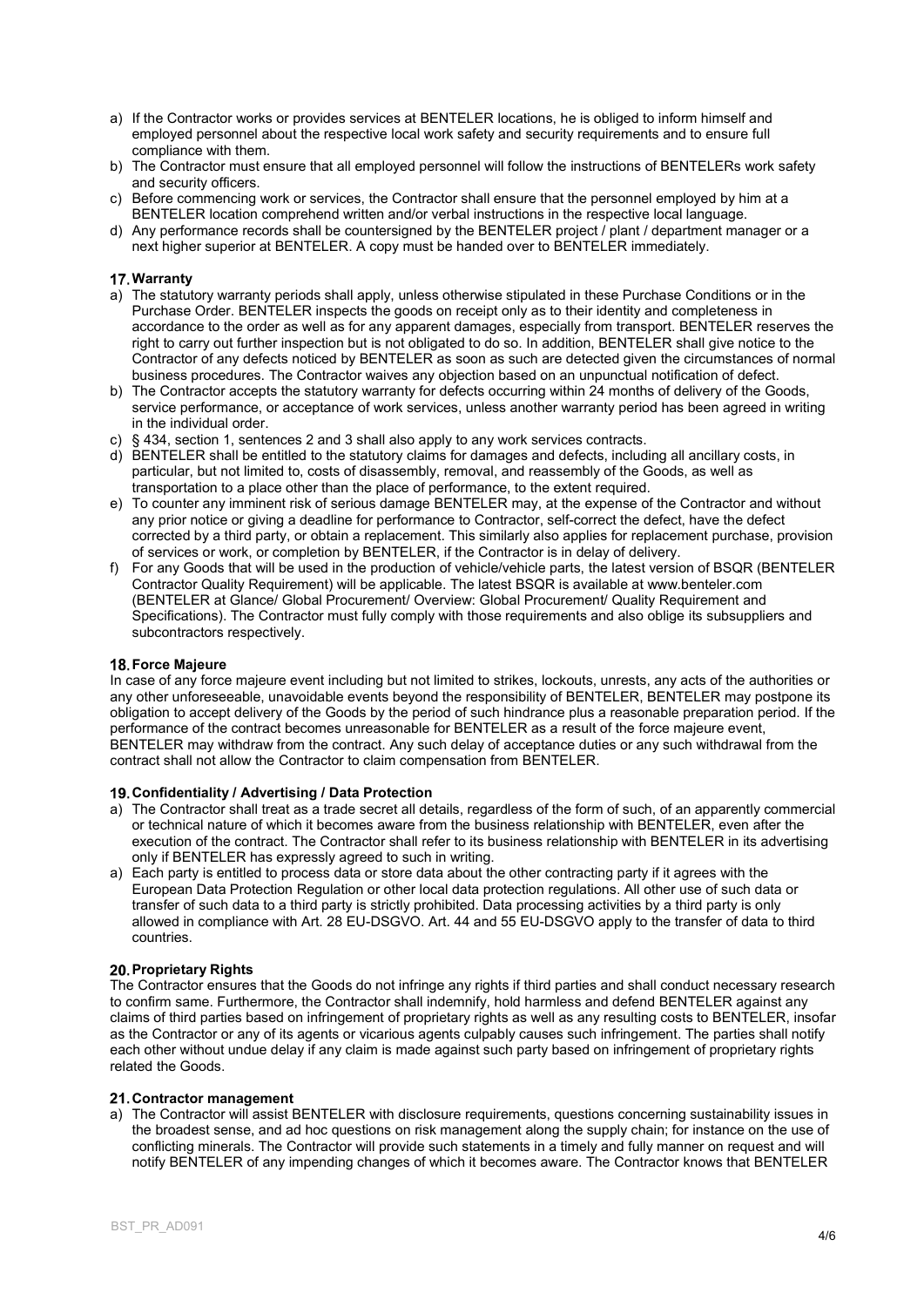is a global company and therefore must take into account and comply with the national law of the different countries.

- b) The Contractor agrees to answer questions by a third party, appointed by BENTELER, regarding the topics mentioned in paragraph 20a).
- c) The Contractor is obligated to comply with the "BENTELER Contractor Code of Conduct" and to observe those rules and principles. Contractor must require its suppliers and subcontractors to also comply with the "BENTELER Contractor Code of Conduct". The "BENTELER Contractor Code of Conduct" can be viewed at www.benteler.com (BENTELER at glance/ Global Procurement/ Overview: Global Procurement/ Code of Conduct for Supplier).

# 22. Loaned Material / Supplementary Performance

Any models, drawings, samples, tools, gauges, software or hardware or other technical equipment or documents provided to the Contractor by BENTELER, or produced by the Contractor for BENTELER, shall not be disposed of, pledged or transferred to third parties or used in any other way than for the purpose of the order without the written approval of BENTELER.

The same shall apply to any Goods or any other objects and results produced with the help of such production equipment. All the named materials and objects shall remain the tangible and intellectual property of BENTELER and shall be returned upon the ending of the contract, without any need for such being requested. Insofar as they are produced at BENTELERs instructions, BENTELER shall become the owner upon payment in full.

# 23. Retention of Title

Neither Contractor nor any third party may be granted title rights to the Goods greater than is provided herein.

#### 24. Assignment / Transfer of Contract / Set-Off

- a) Contractor must obtain BENTELER's written consent to assign any claims or transfer any rights to collect accounts receivables from BENTELER.
- b) BENTELER may transfer the delivery to an affiliated company according to §§ 15 ff. AktG. Furthermore, BENTELER may transfer all or part of the contract, including all rights and obligations, to an affiliated BENTELER company according to §§ 15 ff. AktG. BENTELER may also assign individual rights arising under the contract to an affiliated company of BENTELER according to §§ 15 ff. AktG.

#### c) The Contractor may set off only those claims which are undisputed or determined by a final legal judgement. 25. Liability/Proprietary Rights of Third Parties:

The liability of the contracting parties shall be based upon the statutory regulations, if not agreed otherwise in these Purchase Conditions. In case any claim is made against BENTELER by a customer or other third party based on product liability, the Contractor shall indemnify BENTELER upon written request to do so insofar as the damage is caused by a defect in the Goods provided by the Contractor or by a breach of any duty for which the Contractor is responsible. In cases of strict liability this shall only apply if the Contractor is at fault. In addition, the Contractor shall be liable to reimburse BENTELER for any expenses in terms of §§ 683, 670 (BGB) Civil Code arising from or in connection with any recall action.

#### 26 Insurance

- a) The Contractor shall affect, at its own costs, third party liability insurance and extended product liability insurance to cover claims of third parties arising from defective goods or services. This includes property damage, personal injury, and financial loss such as, including but not limited to further processing costs, assembly and disassembly costs, testing costs and sorting costs.
- b) For any Goods that will ultimately be used in the production of vehicles/vehicle parts, the Contractor shall provide insurance for recalls which covers the costs of notification, inspection, sorting, storage, removal, installation and destruction.
- c) The Contractor shall maintain the insurance throughout the term of the contract and shall ensure that after the ending of the contract any damage, which was caused at least in part during the term of the contract, remains insured.
- d) The amount of coverage for the above-named insurance shall be respectively at least EUR 5 million for any one occurrence and in the annual aggregate, in case of b) 10 million.
- e) The Contractor, either itself or through its insurer, shall provide BENTELER written evidence of the effecting and continuation of the insurance described above.
- f) If the Contractor fails to provide the necessary written proof of insurance coverage, BENTELER may, but is not obliged to do so, purchase the requisite insurance for the Contractor at fair market conditions at the expense of the Contractor.

#### 27. Termination

- a) The possibilities of termination of individual contracts result from the order as well as any legal provisions.
- b) BENTELER may withdraw from this contract in whole or in part, and in case of continuing obligations, may terminate such, if the Contractor suspends the performance of its duties, breaches its performance of contractual duties or in case of a substantial deterioration of the Contractor's assets which could endanger the performance of obligations to BENTELER.